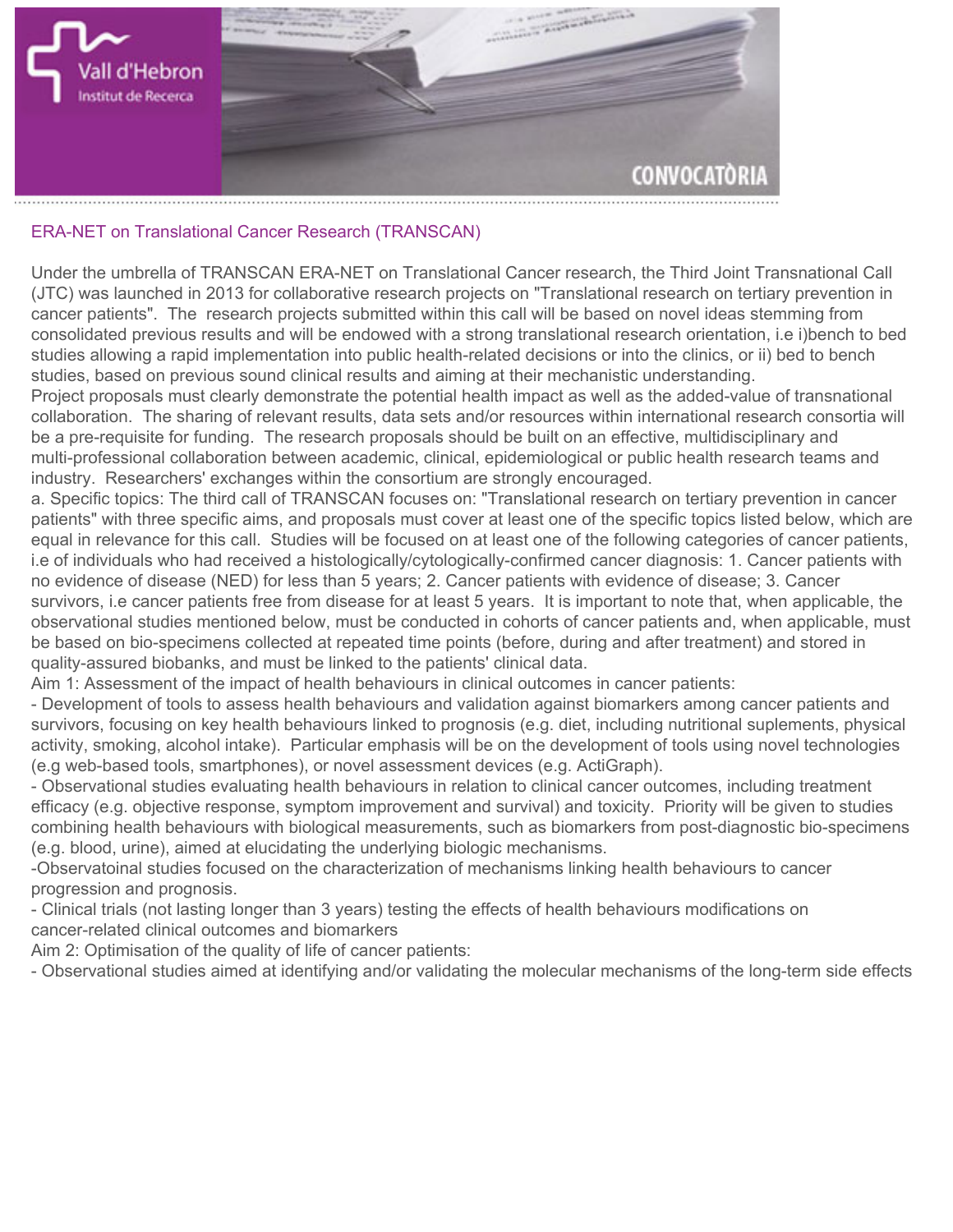**of cancer treatments (e.g. cardiotoxicity, infertility, pain).**

**- Phase I-II clinical trials aimed at reducing disabilities or restoring functionalities caused or lost due to a previous cancer or anticancer treatment, by means of palliative and supportive therapies and dose de-escalation strategy. - Observational studies testing the influence of co-morbidities on cancer patients' clinical outcomes, including survival.**

**Aim 3: Prevention of recurrence and second cancer:**

**- Observational studies aimed at identifying and/or validating biomarkers of tumour recurrence in cancer patients without evidence of disease, including i) markers expressed in tumour or tumour-surronding cells, ii) systemic (including immunological) markers.**

**- Observational studies aimed at identifying and/or validating the genetic, molecular and cellular mechanisms of the metastatic process (e.g. cellular adhesion, migration, circulating cells, angiogenesis, implammation, and immune response-related mechanisms) in patients without evidence of disease.**

**- Observational studies aimed at assessing the effectiveness of innovative, cost-effective and with marginal toxicity interventions designed to prevent tumour recurrence and/or second cancer.**

**- Early phase clinical studies aimed to assessing the effectiveness of innovative and low toxicity interventions designed to prevent tumour recurrence and/or second cancer. Eligible patients will be cancer patients with no evidence of disease on study entry (after completion of therapy), but with a high risk of disease recurrence and/or second cancer and for whom preventive interventions of proven efficacy do not currently exist. These interventional approaches should aim at restoring or potentiating the natural patients' defences against tumour recurrence and/or second cancer, giving high priority to cost-effective approaches potentiatlly capable of reducing the risk while minimizing undesirable side effects. Within these studies the identification of molecular/cellular biomarkers of efficacy will be favourably considered.**

**b. Application details (Spain):**

**1. Funding scheme: Only one-3 year grant per fundable project partner:**

**- Up to 150,000€ if the Spanish applicant is the Transcan project consortium coordinator.**

**- Up to 50,000€ if the Spanish applicant is a partner.**

**2. Elegibility of projects:**

**- Each researcher may only apply in one proposal and cannot be a research team member of any TRANSCAN project expected to be alive in 2014 except if the Spanish project partner Applicant Principal PI is a TRANSCAN transnational project partner consortium coordinator.**

**- Over submission of any Spanish project partner as Applicant within other TRANSCAN transnational project consortium may be rejected.**

**- Compatibility regarding to alive projects or parallel applications withing the R+D+i Plan (of Spain), is subject to speficication and should be consulted.**

**3. Elegibility of PIs and other research team members:**

**- The Spanish PI must be a senior researcher and have a job contract placing him/her in a hospital or primary health care or public health setting of the SNS lasting at least until the end of the project.**